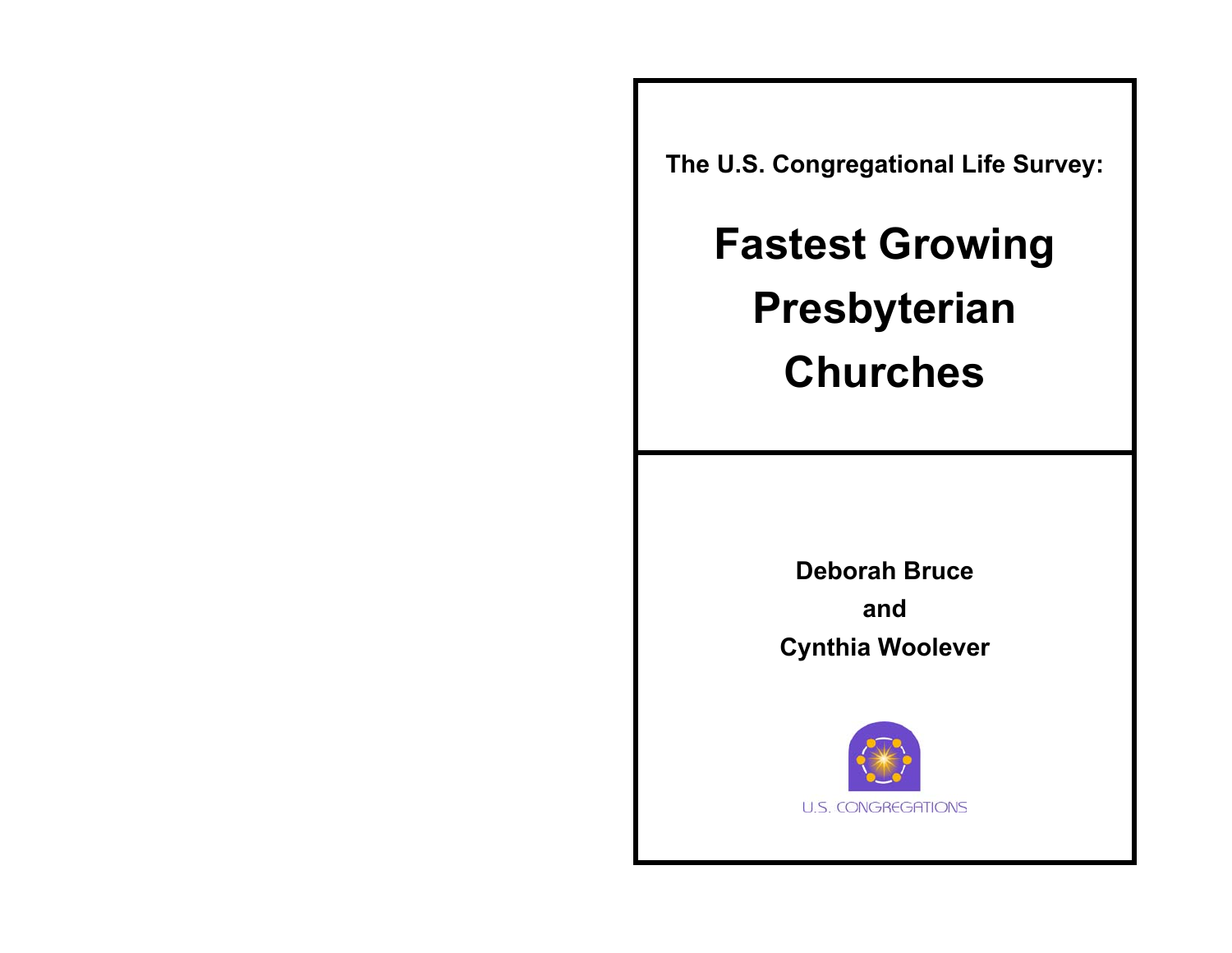# $\sum_{k=1}^{N} \prod_{i=1}^{N}$  $(USA)$

**Published by Research Services A Ministry of the General Assembly Council Presbyterian Church (U.S.A.)**

# **The U.S. Congregational Life Survey: Fastest Growing Presbyterian Churches**

#### **Background**

Over 300,000 worshipers in more than 2,000 congregations across America recently participated in the U.S. Congregational Life Survey, the largest survey of worshipers in America ever conducted. These congregations were selected to be representative of congregations and worshipers across the country. Three types of surveys were completed in each participating congregation: (a) an attendee survey completed by all worshipers age 15 and older who attended worship services during the weekend of April 29, 2001; (b) a Congregational Profile describing the congregation's facilities, staff, programs, and worship services, completed by one person in the congregation; and (c) a Leader Survey completed by the pastor, priest, minister, rabbi, or other leader. Together the information collected provides a unique three-dimensional look at religious life in America.

To learn more about congregations that have been successful in increasing their size, we subsequently invited the 400 fastest-growing churches within the Presbyterian Church (U.S.A.) to take part in the U.S. Congregational Life Survey. To identify these churches, we examined the percentage change in average worship attendance in each congregation over the previous five-year period. Congregations with missing or inaccurate data were excluded. (On average, these congregations reported 42% growth in the previous five years.) Of those invited to participate, 104 agreed to do so and 93 returned completed survey forms after giving the survey in April or May of 2002.

Responses from these growing churches are compared here to those of a random sample of Presbyterian churches that completed the same survey forms in April 2001 (47,431 worshipers in 523 congregations). While the random sample also includes some congregations that experienced growth (50% reported some growth in the previous five years; only 13% grew by at least 40%), for convenience this sample will be referred to here as "other Presbyterian churches."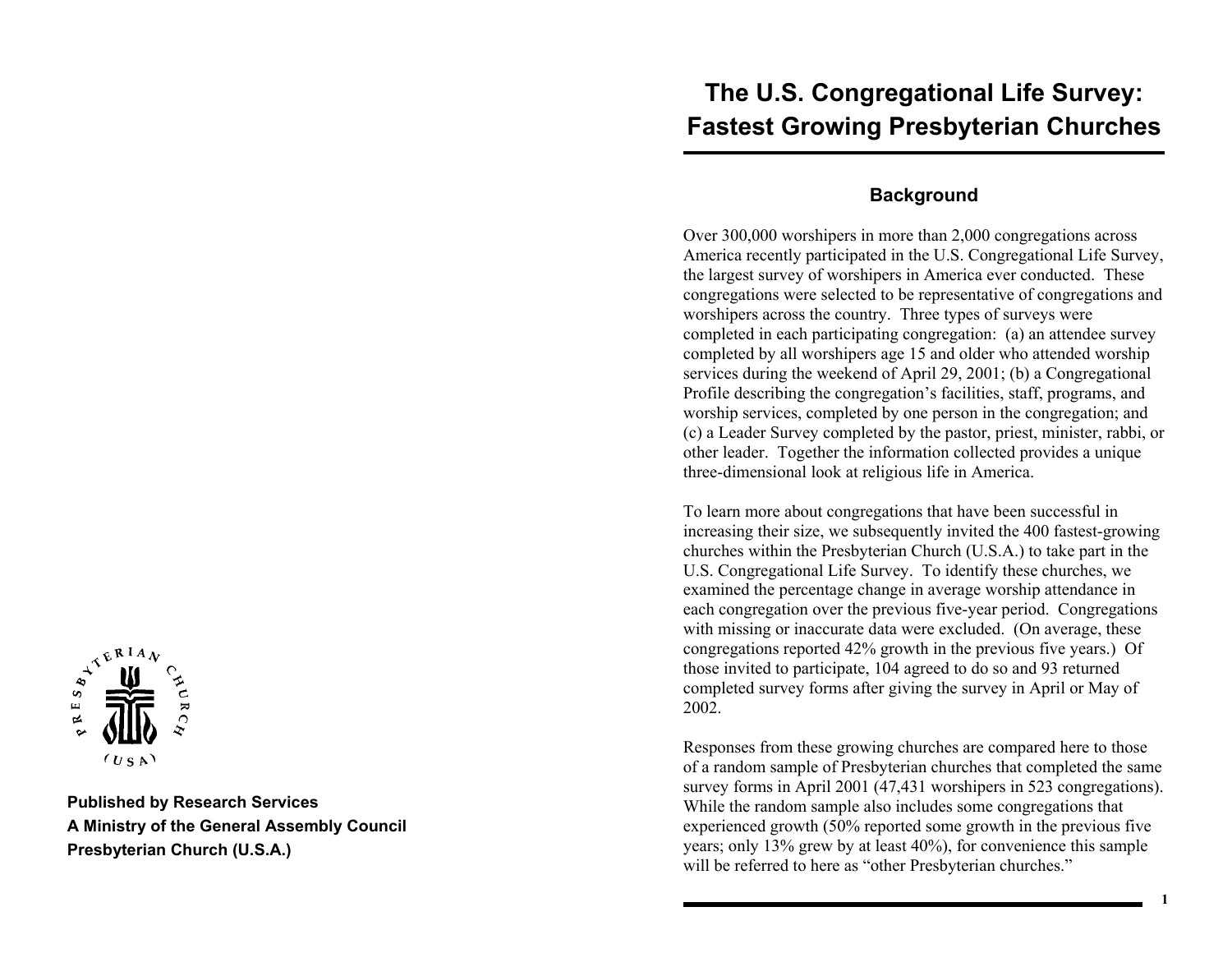#### **How Do Growing Presbyterian Churches Differ from Other Presbyterian Churches?**

Information from the Congregational Profile completed by each congregation provides the first way to compare growing Presbyterian churches to other Presbyterian churches. Profile data describe participating congregations and their services, programs, finances, and staff.

#### **Size:**

- Not surprisingly, fast growing PC(USA) churches reported that their average worship attendance increased by about 36% in the previous 5 years (a median increase of about 74 people). In contrast, other PC(USA) congregations, on average, reported no change (a median increase of 0.4%).
- Growing congregations are larger that other PC(USA) congregations. The median size of fast-growing PC(USA) congregations is 230 (based on average worship attendance in 2001); for other PC(USA) congregations the median is 86.
- Similarly, growing congregations have larger numbers of regularly participating youth (75 children and youth under the age of 19 in growing churches, compared to 27 in other congregations). The *percentage* of participants who are under the age of 19 is about the same though—around one-quarter in the typical congregation are children and youth.
- Despite these size differences, the average seating capacity does not differ as much—growing Presbyterian congregations can seat 275; other Presbyterian congregations can seat 200.

## **Age and Finances:**

 Growing churches are younger churches. The typical growing PC(USA) congregation was founded in 1954, while other PC(USA) congregations were founded, on average, in 1884.

- Given their larger size, it is not surprising that growing PC(USA) congregations receive more contributions, and have larger budgets and more staff than other PC(USA) congregations. Contributions *per person*, though, are similar.
- Most growing PC(USA) churches (74%) but only 26% of other PC(USA) churches describe their congregation as having an *increasing financial base*.

# **Spiritual Connections:**

What are congregations doing to nurture the spiritual faith of their worshipers?

- Growing PC(USA) churches are more likely to offer prayer groups: 90% of growing PC(USA) churches and 70% of other PC(USA) churches have prayer groups including those that meet at certain times of the year; as part of their small group program; or in conjunction with specific classes, groups, or ministries.
- Fully 70% of growing PC(USA) congregations offer more than one worship service in the typical week. Among other PC(USA) congregations, just 39% offer more than one. This is understandable given that growing congregations are larger than others, but do not have significantly more seating capacities in their worship spaces.
- What happens in the worship service with the largest attendance? The following table shows many similarities between the two groups. Worship in Presbyterian congregations includes a sermon, singing by the congregation and a choir or soloist, an offering, and a celebration of the Lord's Supper. The largest service in growing PC(USA) churches is more likely than in other PC(USA) churches to include the Lord's Supper, singing by a choir or soloist, piano music, laughter, applause, participation by teens, drums or electric guitar music, calling out "Amen," the use of visual projection equipment, and people raising their hands in praise.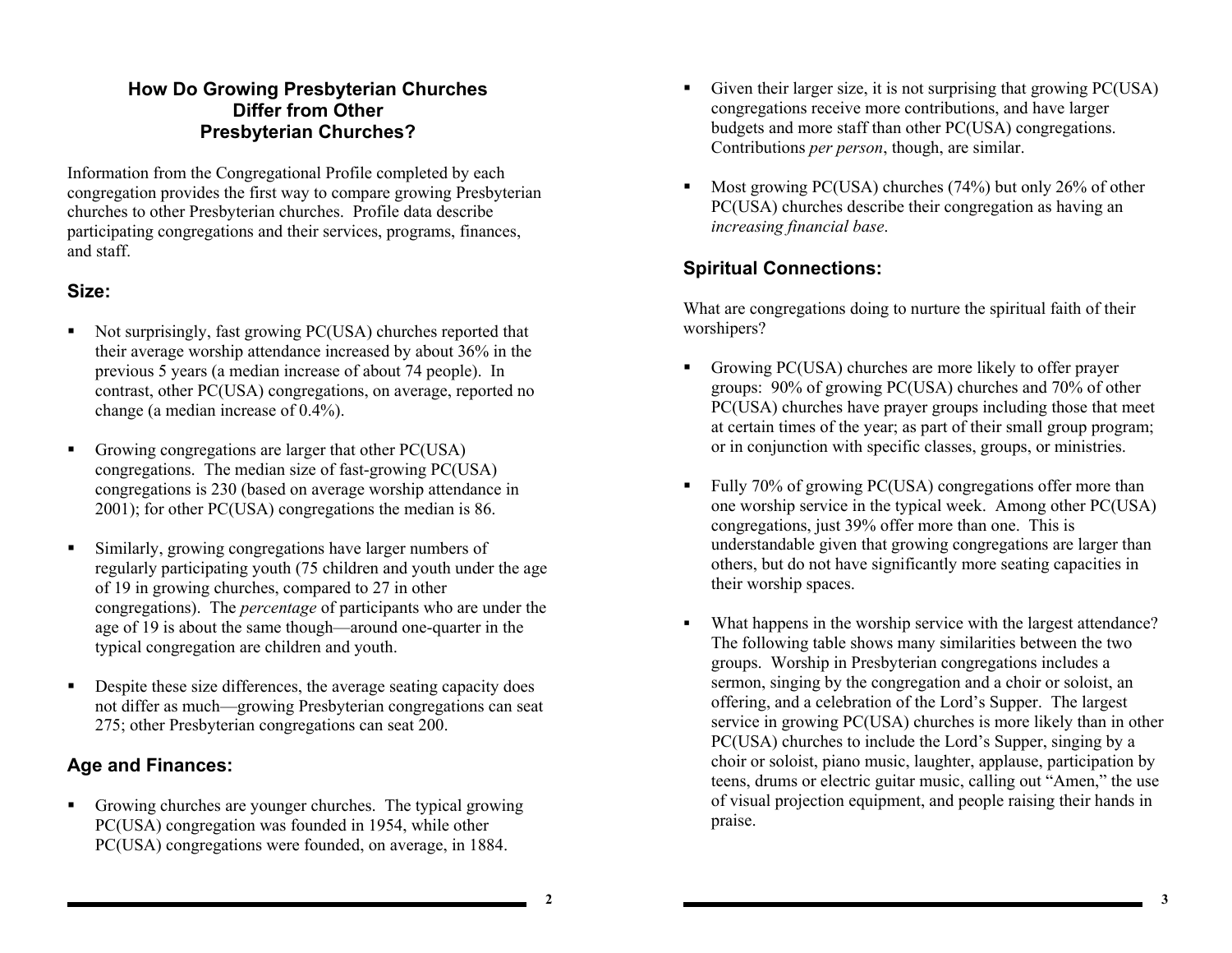#### **Elements of the Congregation's Largest Worship Service**

|                                        | Growing  | Other           |
|----------------------------------------|----------|-----------------|
|                                        | PC(USA)  | PC(USA)         |
| <b>Largest Service Includes:</b>       | Churches | <b>Churches</b> |
|                                        |          | 100%            |
| Singing by the congregation 100%       |          | 100%            |
|                                        |          | 99%             |
|                                        |          | 88%             |
|                                        |          | 95%             |
|                                        |          | 89%             |
|                                        |          | 81%             |
|                                        |          | 79%             |
|                                        |          | 88%             |
| People speaking, reading in unison88%  |          | 88%             |
|                                        |          | 83%             |
|                                        |          | 91%             |
|                                        |          | 82%             |
|                                        |          | 74%             |
|                                        |          | 55%             |
|                                        |          | 49%             |
| Use of drums or electric guitar39%     |          | 13%             |
| Use of visual projection equipment 26% |          | 9%              |
|                                        |          | 9%              |
| People raising hands in praise18%      |          | 7%              |
|                                        |          | $1\%$           |
| Unplanned jumping, shouting, dancing - |          | $1\%$           |

The largest worship service in growing PC(USA) churches is also *longer* than in other PC(USA) churches. The majority of other churches (62%) report services lasting up to 1 hour. In contrast, only 46% of growing PC(USA) churches have services that short. The majority (53%) report services lasting between 1 and  $1\frac{1}{2}$ hours.

#### **Inside Connections:**

What programs and services do congregations offer to ensure their worshipers connect with one another and with the congregation?

 Growing PC(USA) churches are more likely to offer small groups (or cells), particularly as a method to involve people in the life of the congregation or to involve people in service to the community.



- All growing PC(USA) congregations and 92% of other PC(USA) congregations offer religious education classes such as Sunday school.
- As would be expected given their larger size, more people are enrolled in such classes in growing PC(USA) congregations—the median enrollment is 90 in growing PC(USA) churches and 36 in other PC(USA) churches. But the *percentage* of worshipers involved in religious education classes doesn't differ (typically about one-third of worshipers attend church school classes).
- Fully 85% of growing PC(USA) churches use e-mail or the Internet to communicate with worshipers. Just 57% of other PC(USA) churches do.
- Growing PC(USA) congregations are more likely than other PC(USA) churches to use specific procedures to ensure that new people are integrated into the life of the congregation (see following table). The only method that other PC(USA) churches are more likely to use is follow-up visits by clergy, lay leaders, or members.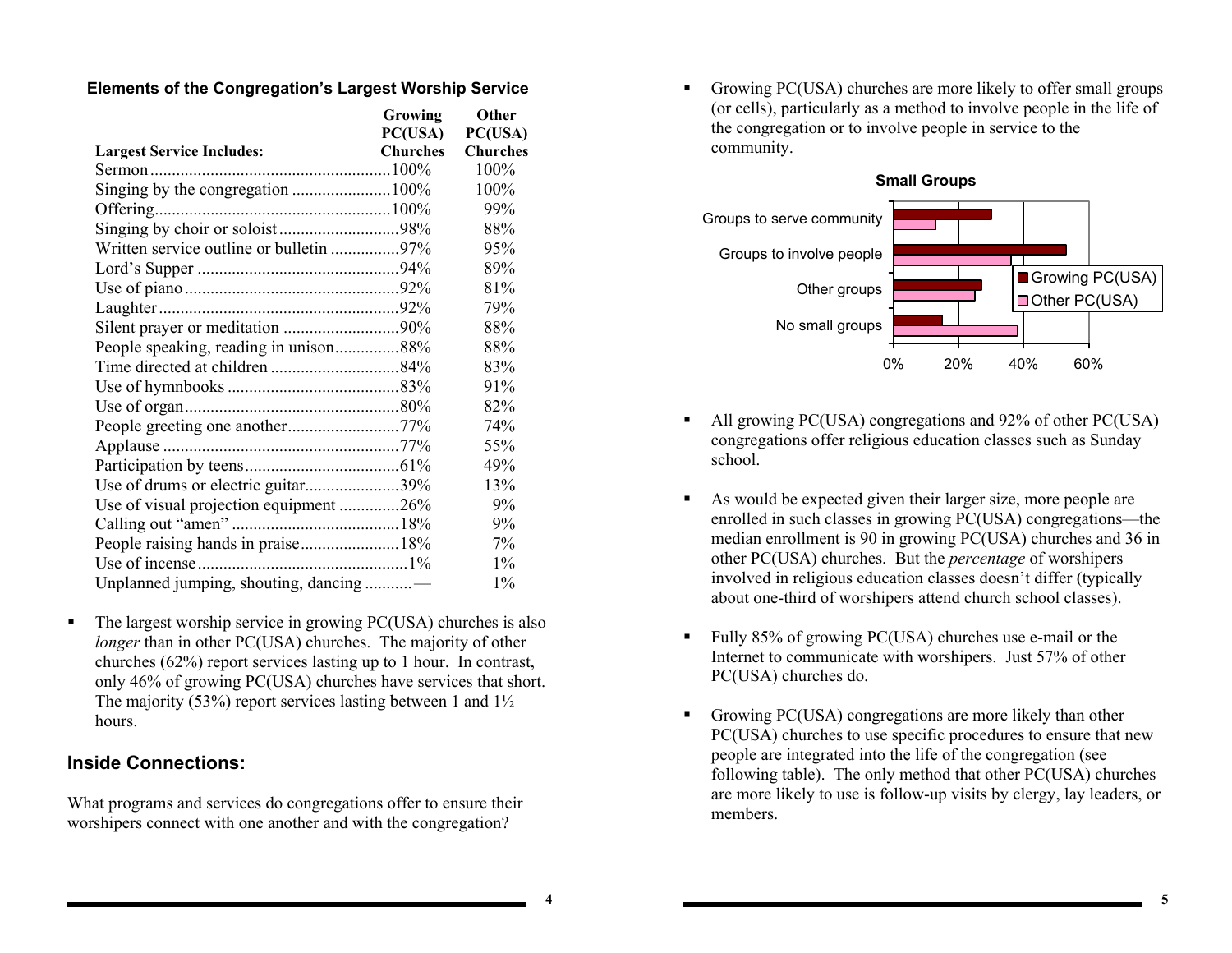#### **Ways Congregations Help Integrate New Members**

|                                            | Growing<br>PC(USA) | <b>Other</b><br>PC(USA) |
|--------------------------------------------|--------------------|-------------------------|
| <b>Integration method:</b>                 | <b>Churches</b>    | <b>Churches</b>         |
| Group or course for new members70%         |                    | 45%                     |
|                                            |                    | 43%                     |
| Invitation to serve church or community66% |                    | 58%                     |
| Follow-up visits by clergy or laity40%     |                    | 46%                     |
| People extend hospitality33%               |                    | 20%                     |
|                                            |                    | 15%                     |
|                                            |                    | 18%                     |

#### **Outside Connections:**

What efforts are congregations making to reach out to neighbors in the community and to welcome new people?

 Growing congregations use more—and different—methods to reach out to non-members. The average growing PC(USA) congregation used 8 of the techniques shown in the following table; other congregations reported using an average of 7.

#### **Ways Congregations Reach Out to Non-Members**

|                                            | Growing<br>PC(USA) | Other<br>PC(USA) |
|--------------------------------------------|--------------------|------------------|
|                                            |                    |                  |
| <b>Outreach method</b>                     | <b>Churches</b>    | <b>Churches</b>  |
|                                            |                    | 84%              |
|                                            |                    | 87%              |
|                                            |                    | 74%              |
| Placed ad in newspaper or magazine 73%     |                    | 60%              |
|                                            |                    | 52%              |
|                                            |                    | 43%              |
|                                            |                    | 45%              |
|                                            |                    | 48%              |
| Event to bring people to the church48%     |                    | 33%              |
| Held event to meet neighborhood people 47% |                    | 41%              |
| Committee working on recruitment47%        |                    | 41%              |
| Contact people new to the area37%          |                    | 39%              |
|                                            |                    | 15%              |
| Survey of the community14%                 |                    | 14%              |

 Growing congregations offer, on average, 8 of the community service programs in the following table. These programs might be designed to serve those who worship in the congregation and/or those in the local community. Other PC(USA) churches offer, on average, 6 programs.

#### **Congregations' Community Service Programs**

|                                              | <b>Growing</b> | <b>Other</b>    |
|----------------------------------------------|----------------|-----------------|
|                                              | PC(USA)        | PC(USA)         |
| Community service program:                   | Churches       | <b>Churches</b> |
|                                              |                | 87%             |
|                                              |                | 46%             |
|                                              |                | 38%             |
|                                              |                | 43%             |
| Day care, before/after school care 56%       |                | 39%             |
|                                              |                | 33%             |
|                                              |                | 48%             |
|                                              |                | 44%             |
|                                              |                | 24%             |
| Sports or athletic teams39%                  |                | 20%             |
|                                              |                | 32%             |
|                                              |                | 22%             |
|                                              |                | 15%             |
|                                              |                | 13%             |
| Care for those with disabilities 20%         |                | 13%             |
|                                              |                | 11%             |
|                                              |                | 7%              |
| Voter registration/education13%              |                | 8%              |
| Programs for unemployed people 11%           |                | 3%              |
|                                              |                | 8%              |
|                                              |                | 3%              |
| Animal welfare, environmental activities  4% |                | 5%              |
|                                              |                | 4%              |

- Majorities of PC(USA) congregations report that other groups not connected to the congregation use their facilities at least weekly (77% of growing churches; 67% of other churches).
- Growing PC(USA) congregations are somewhat less likely than other Presbyterian congregations to be affiliated with a local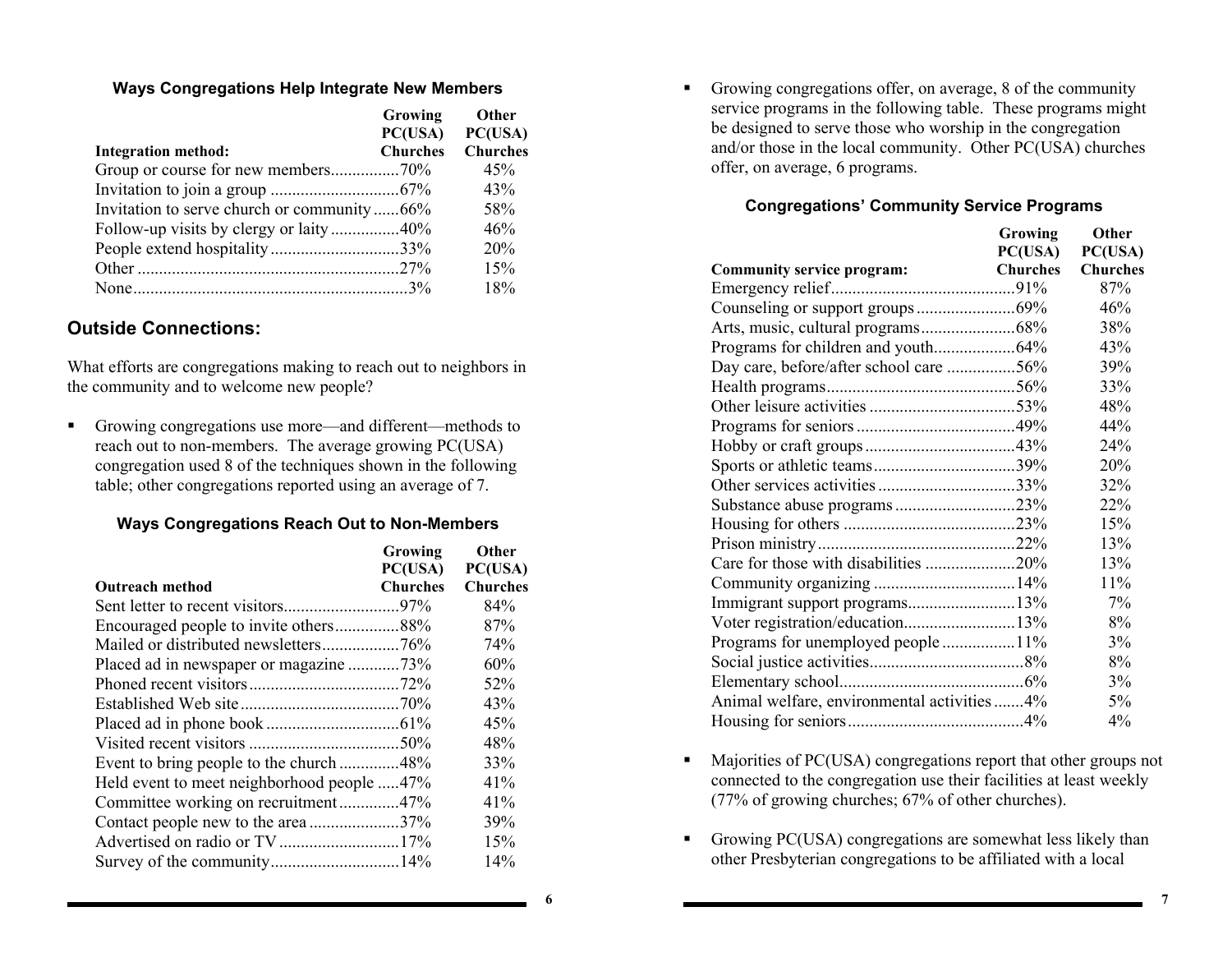association of congregations (growing churches: 53%; other churches: 60%).

- Majorities of PC(USA) congregations of all types report that their concern is general and that they do not focus on one age, language, or interest group.
- While 16% of growing Presbyterian churches reorganized or started new worship services in the previous five years for distinct age, race, ethnic, or interest groups, only 10% of other congregations did so. Likewise, 14% of growing churches and 10% of others started new services for people who don't usually attend ("seeker services").

# **Identity Connections:**

How do congregations perceive their identity?

- Similar percentages in each group describe the *theological* position of their congregation as more on the *conservative side*  (growing churches, 48%; other churches, 45%). About 40% in each group describe it as *right in the middle*.
- $\blacksquare$  The largest group of both growing PC(USA) congregations (47%) and other PC(USA) congregations (51%) describe their congregation's *political* position as *more on the conservative side*. About 40% in each group describe it as *right in the middle*.

#### **How do Worshipers in Growing Presbyterian Churches Differ from Worshipers in Other Presbyterian Churches?**

Now let's look at the responses of attenders who completed surveys in worship in these congregations. What do their answers tell us?

# **Demographics:**

Who worships in growing Presbyterian congregations and how do they compare to worshipers in other Presbyterian churches?

 Worshipers in growing Presbyterian churches are younger than worshipers in other PC(USA) churches. In growing Presbyterian churches, 30% or worshipers are over the age of 65, and the average age is 52 years. In other PC(USA) congregations 40% are over 65, and the average age is 58.





- This age difference also drives differences in several other areas: employment status, marital status, family composition, and family income. Because they are typically younger, worshipers in growing PC(USA) churches are more likely to be employed (53% are, compared to 48% in other PC(USA) churches), more likely to be married (75% vs. 70%), less likely to be widowed (7% vs. 12%), more likely to be living in a household with children (47% vs. 38%), less likely to be living alone (12% vs. 17%), and more likely to report household incomes of \$75,000 or above (41% vs.  $29\%)$ .
- Worshipers in growing Presbyterian churches are more likely to be college educated (55% have at least one college degree) when compared to worshipers in other PC(USA) churches (49%).
- Worshipers in growing Presbyterian churches are similar to worshipers in other PC(USA) churches in terms of their gender (about six in ten are female), race-ethnicity (more than 90% are white), number of children (85% have children; typically between one and three children), and country of birth (96% were born in the U.S.).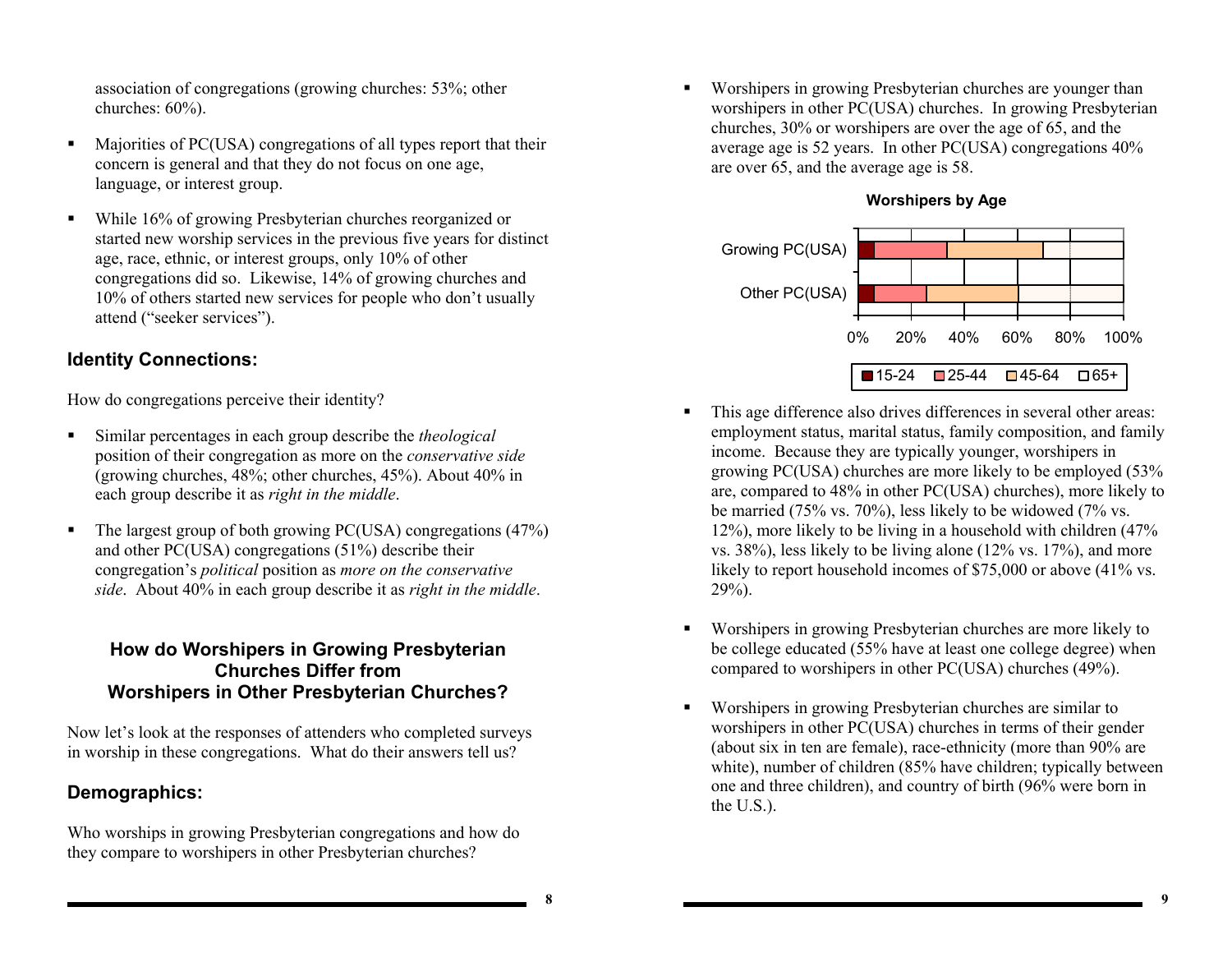#### **Spiritual Connections:**

Spiritual Connections are made through worshipers' private devotions and their participation in congregational activities such as worship. Do growing Presbyterian congregations do a better job of nurturing their worshipers' faith?

- Worshipers in growing PC(USA) churches are more likely than others to report a specific moment (or moments) of faith commitment or conversion—29% in growing churches have had such conversion experiences, while 23% in other churches have done so. Those in other PC(USA) congregations are more likely to report they have "had faith for as long as I can remember" (36% in growing churches; 42% in other churches).
- Worshipers in growing PC(USA) churches are more likely than worshipers in other PC(USA) congregations to report *much growth* in their faith in the previous year—growth that they attribute to activities and services of their current congregation. While 37% in growing churches experienced such spiritual growth, one-third (33%) in other churches did.
- This growth may be associated with their somewhat different experiences in congregational worship. Worshipers in growing churches are more likely than those in other PC(USA) churches to experience a sense of God's presence, inspiration, joy, and spontaneity during services.



#### **Frequency of Experiences During Worship**

- The musical preferences of those in growing PC(USA) congregations differ from those in other PC(USA) congregations. In both groups, the style of music most preferred in worship is traditional hymns—68% in growing congregations and 77% in other churches favor this style. But those in growing congregations have more varied musical tastes: 40% (vs. 34% in other congregations) prefer praise music or choruses, 26% (vs. 22%) favor contemporary hymns, and 15% (vs. 11%) like other contemporary music or songs. (Note that worshipers could choose two from a list of ten musical choices.)
- Like worshipers in other PC(USA) congregations, about twothirds of those in growing churches spend time every day or most days in private devotional activities such as Bible reading, prayer, or meditation.
- More than 80% of PC(USA) worshipers (regardless of whether their congregation is growing or not) believe their spiritual needs are being met in their congregation. Similarly, about 90% of all PC(USA) worshipers report that their congregation's services and activities help them with everyday living.

# **Inside Connections:**

Worshipers connect with others in the congregation through group activities (such as church school, prayer and study groups, and fellowships and clubs), serving in leadership roles, and financial support. How are worshipers in growing churches involved in their congregations?

- Fewer worshipers in growing PC(USA) congregations hold at least one leadership role there. One-half in growing churches (49%), but 57% in other PC(USA) congregations, serve on the governing board, leadership group, or other committee; lead or assist in worship; teach church school; lead or sing in the choir; or serve as the officer or leader of a women's, men's or youth group.
- A smaller percentage of worshipers in growing Presbyterian congregations report occasionally or often participating in congregational decision making (45% vs. 54%). Nonetheless,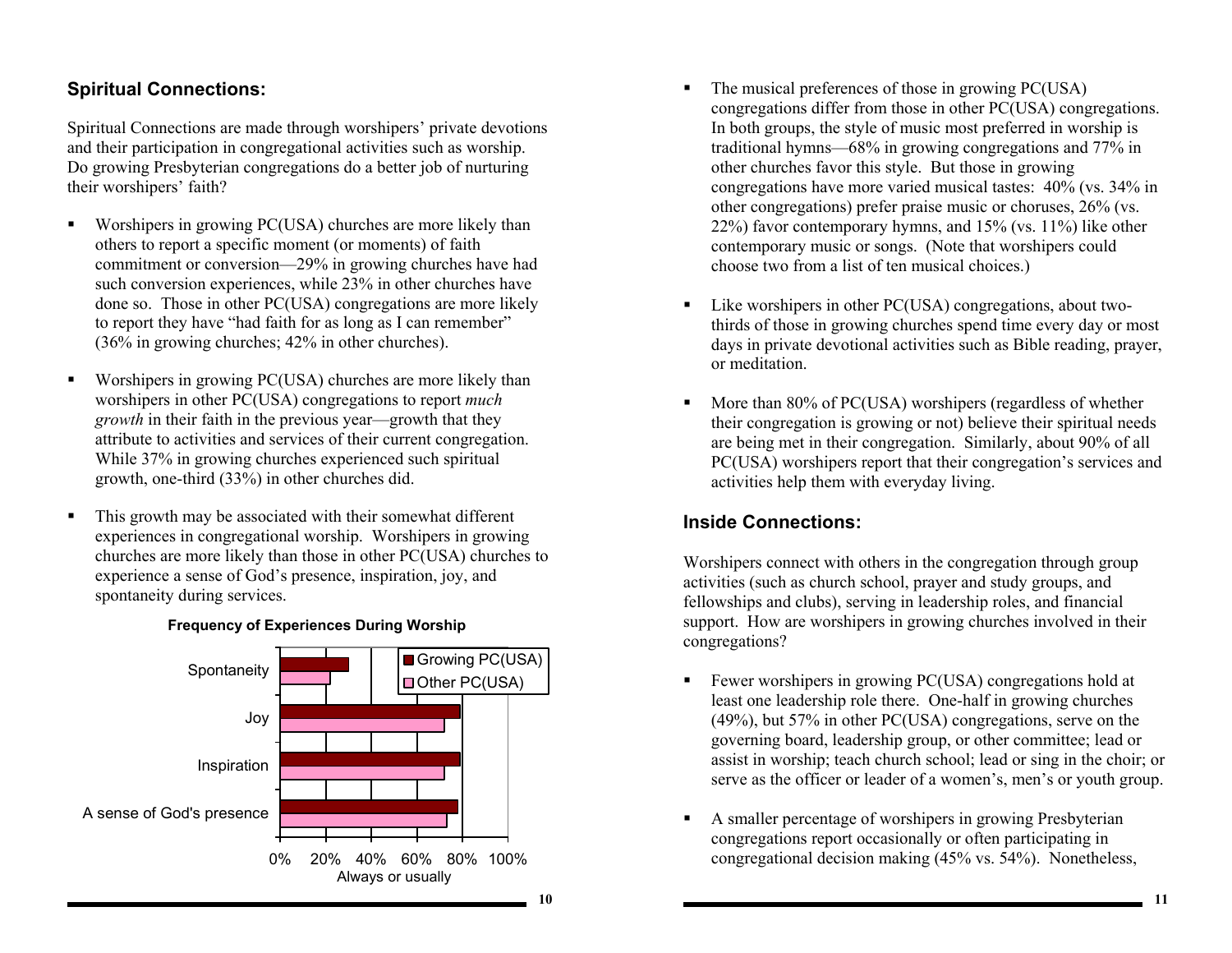large majorities in both samples report having been given the opportunity to be involved in the congregation's decisions (77% in growing churches; 81% in others).

**Involvement in Congregational Decision-making** 



- Worshipers in growing PC(USA) congregations are somewhat less likely to be involved in other congregational activities outside of worship. While 60% of worshipers in growing churches participate in their congregation's small groups, 64% in other PC(USA) congregations do so. Examining participation in three types of small groups shows that participation in fellowships and social groups is lower in growing churches than in other PC(USA) churches: 37% of worshipers in growing churches and 41% in other churches are involved in such groups. Smaller or non-existent differences exist for the other types of groups (church school: 29% in growing churches and 32% elsewhere; prayer and Bible study groups: 27% in both types of churches).
- Participation in congregational activities is more likely to be increasing among worshipers in growing churches. One-third in growing PC(USA) churches (33%) and 29% in other PC(USA) churches say they now participate more in activities of the congregation than they did two years ago. Worshipers in other PC(USA) churches are more likely to say their participation is about the same as two years ago (49% in PC(USA) and 42% in growing PC(USA) churches).

 Growing congregations are likely to include larger percentages of worshipers who regularly attend but are not members. In the typical PC(USA) congregation, 82% of worshipers at least 15 years of age are members. In growing congregations, threequarters are members, and another 14% say they regularly attend there but aren't members. In both types of congregations, 2% to 3% are in the process of joining.



#### **Are You a Member Here?**

- Some worshipers in growing congregations lack the strong sense of belonging that worshipers in other congregations express. While 73% of worshipers in growing congregations feel a strong sense of belonging to the congregation, in other congregations 77% have that feeling.
- Similarly, people who worship in growing Presbyterian congregations are less likely to have close friends in the congregation. About 70% in growing PC(USA) churches and 75% in other PC(USA) churches say that some or all of their closest friends also attend there.
- Financial support connects worshipers to the congregation and its mission. About half of worshipers give at least 5% of income to the congregation (52% in growing churches and 54% in others). In both groups of Presbyterian churches, about 16% of worshipers give 10% or more of income.
- Financial support connects worshipers to the congregation and its mission. About half of worshipers give at least 5% of income to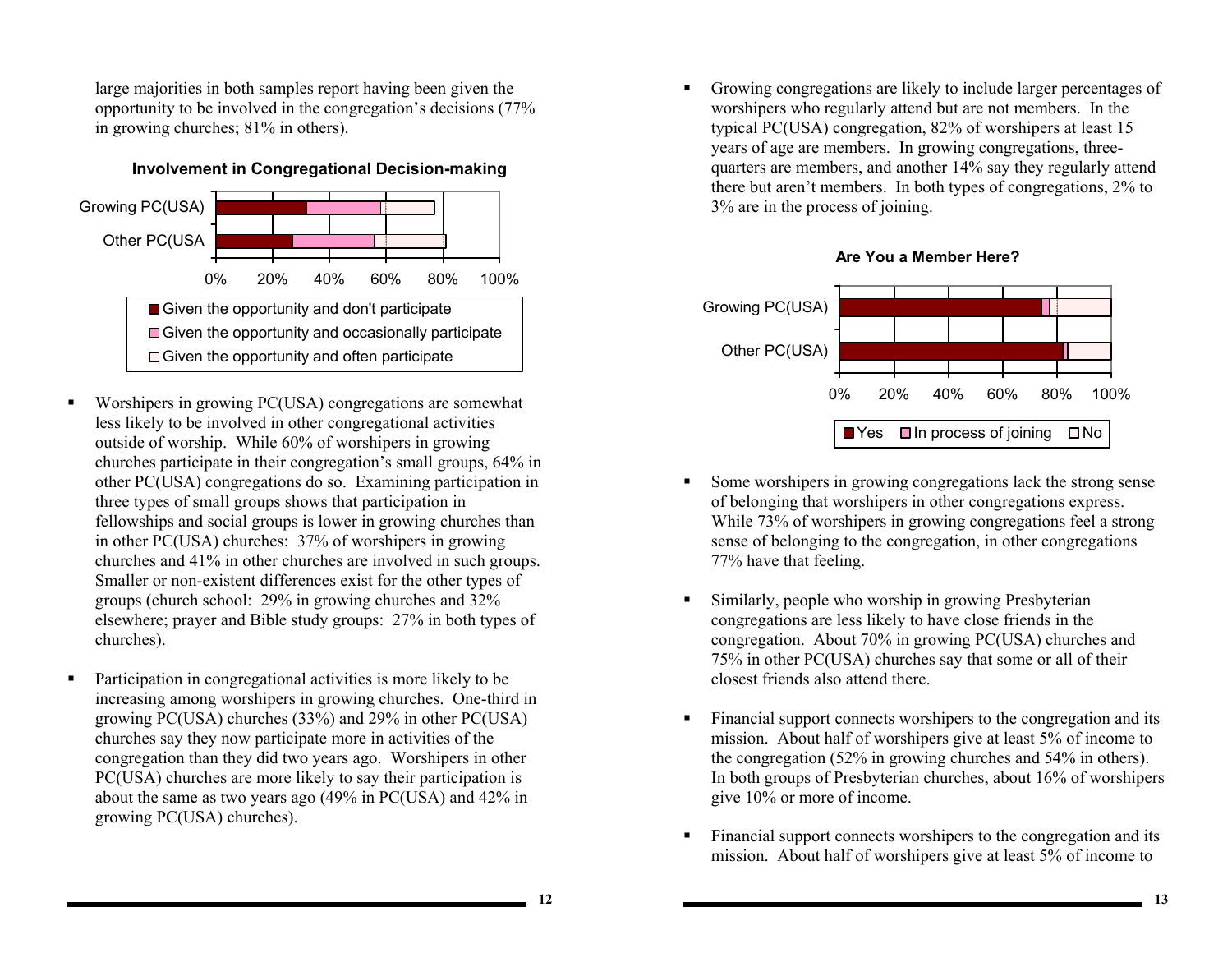the congregation (52% in growing churches and 54% in others). In both groups of Presbyterian churches, about 16% of worshipers give 10% or more of income.

## **Outside Connections:**

How do worshipers in growing Presbyterian congregations connect to the community and to non-members? Outside Connections consist of inviting others to attend, caring for neighbors, and welcoming new people.

- $\blacksquare$  More than half of worshipers (56%) in growing Presbyterian congregations have invited someone to worship in the past 12 months. In contrast, 47% of worshipers in the other Presbyterian congregations have done so.
- **•** Community service activities help many worshipers and congregations connect with their communities. Compared to other Presbyterian churches, a smaller percentage of worshipers in growing Presbyterian churches are involved in such activities. This is true both for community service through their congregations and for service activities through groups that are not connected to their congregations.



 New people are those who started attending the congregation in the last five years. Not surprisingly, growing Presbyterian churches have a much larger percentage of new people (49%)

than other PC(USA) congregations (29%). Congregations where almost half of worshipers are new in the last five years are very different from those where only three in ten are new.

- New people come from four different backgrounds: (1) firsttimers, who have never regularly attended anywhere; (2) returnees, who are coming back after not attending for several years; (3) switchers, who previously participated in a congregation of another denomination or faith group; and (4) transfers, who were participating in another PC(USA) congregation immediately prior to coming to their current congregation. New people in growing congregations are somewhat more likely to be switchers (40% are) than in other Presbyterian churches (where 35% are).
- Large majorities in both samples agree that "this congregation is strongly focused on serving the wider community beyond the congregation." In growing Presbyterian congregations, 86% endorse that belief. In other Presbyterian congregations, fewer (81%) believe it's true.
- Despite being more likely to have invited a friend to worship, people in growing churches are no more likely to be involved in their congregation's evangelism or outreach activities. Between 15% and 18% in the typical congregation take part in such programs and activities.
- As in other Presbyterian congregations, most worshipers in growing ones travel 10 minutes or less to attend worship services. Six in ten can get there within 10 minutes; eight in ten travel no more than 15 minutes to worship.

## **Identity Connections:**

Worshipers have an individual identity based on their age, education, and other factors described in the first section on demographics. Worshipers also have an impact on the congregation's identity, which includes what they value, their beliefs, and their dreams for the future.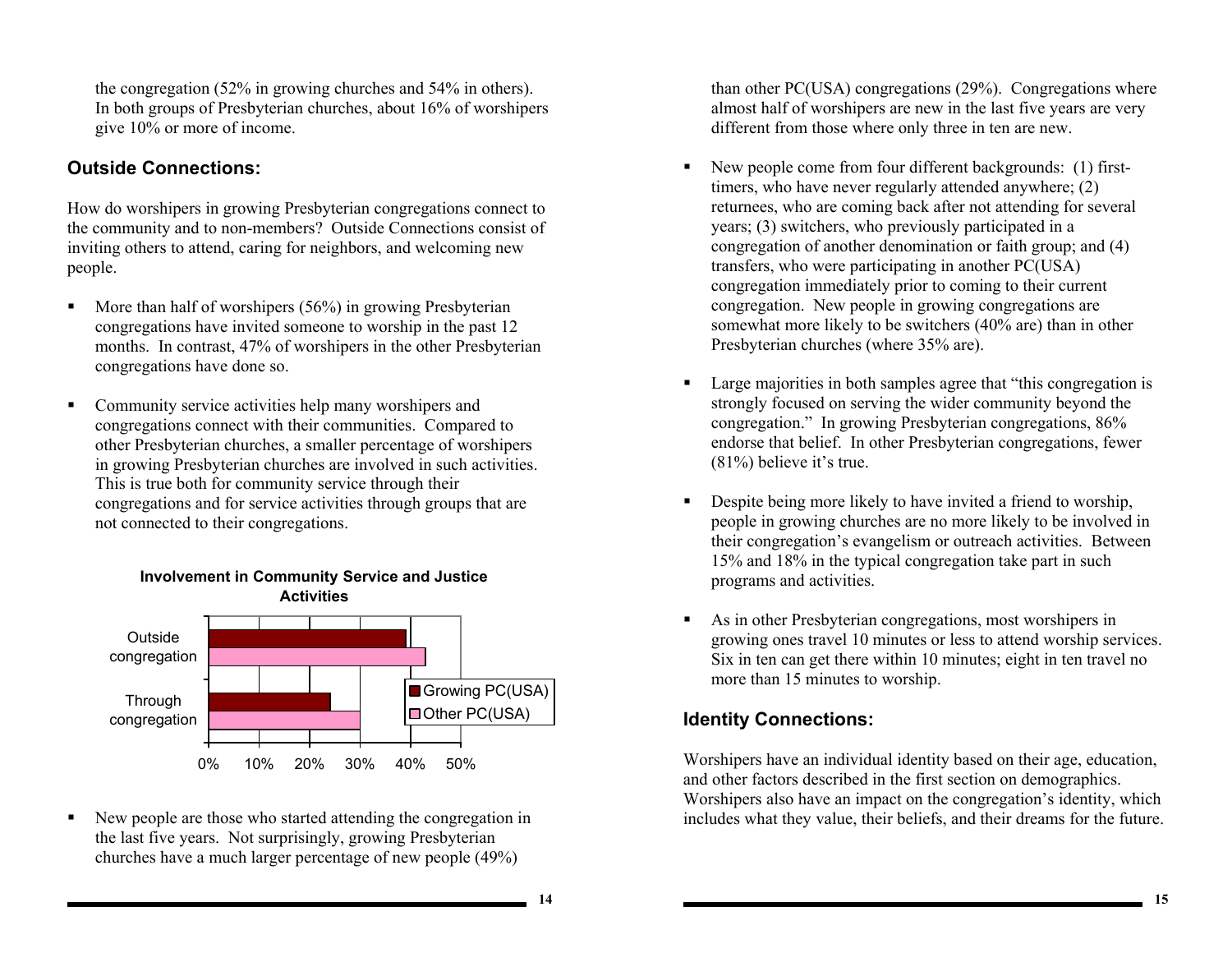Growing congregations have a more positive outlook on the future. Their worshipers are more likely than worshipers in other PC(USA) congregations to say they "have a sense of excitement about their congregation's future" and to say that their "congregation is always ready to try something new." In addition, 65% of worshipers in growing churches say the congregation is deciding on or moving in new directions. The figure in other PC(USA) congregations is only 60%.



- Eight in ten worshipers in growing Presbyterian churches and 71% in other PC(USA) congregations say their congregation has "a clear vision, goals, or direction for its ministry and mission." Furthermore, 74% in growing churches and 65% in other churches are committed to those goals.
- Worshipers in growing churches also view their leaders differently. Larger majorities in growing congregations see a good match between their congregation and the pastor (92% do in growing congregations; 85% do in other congregations). Further, in growing congregations more worshipers describe their pastor's role as "inspiring others to take action" (58% in growing

churches; 48% in others) and fewer describe it as "acting on goals that people here have been involved in setting" (16% vs. 20%).

 Worshipers' views about their pastor's roles also vary. Worshipers in growing churches are more likely than others to believe the main roles of their pastor include teaching people about the faith and providing vision and goals. Worshipers in other congregations are more likely to believe their pastor's roles include conducting worship, visiting people, and handling administrative work.



#### **Main Roles of the Pastor**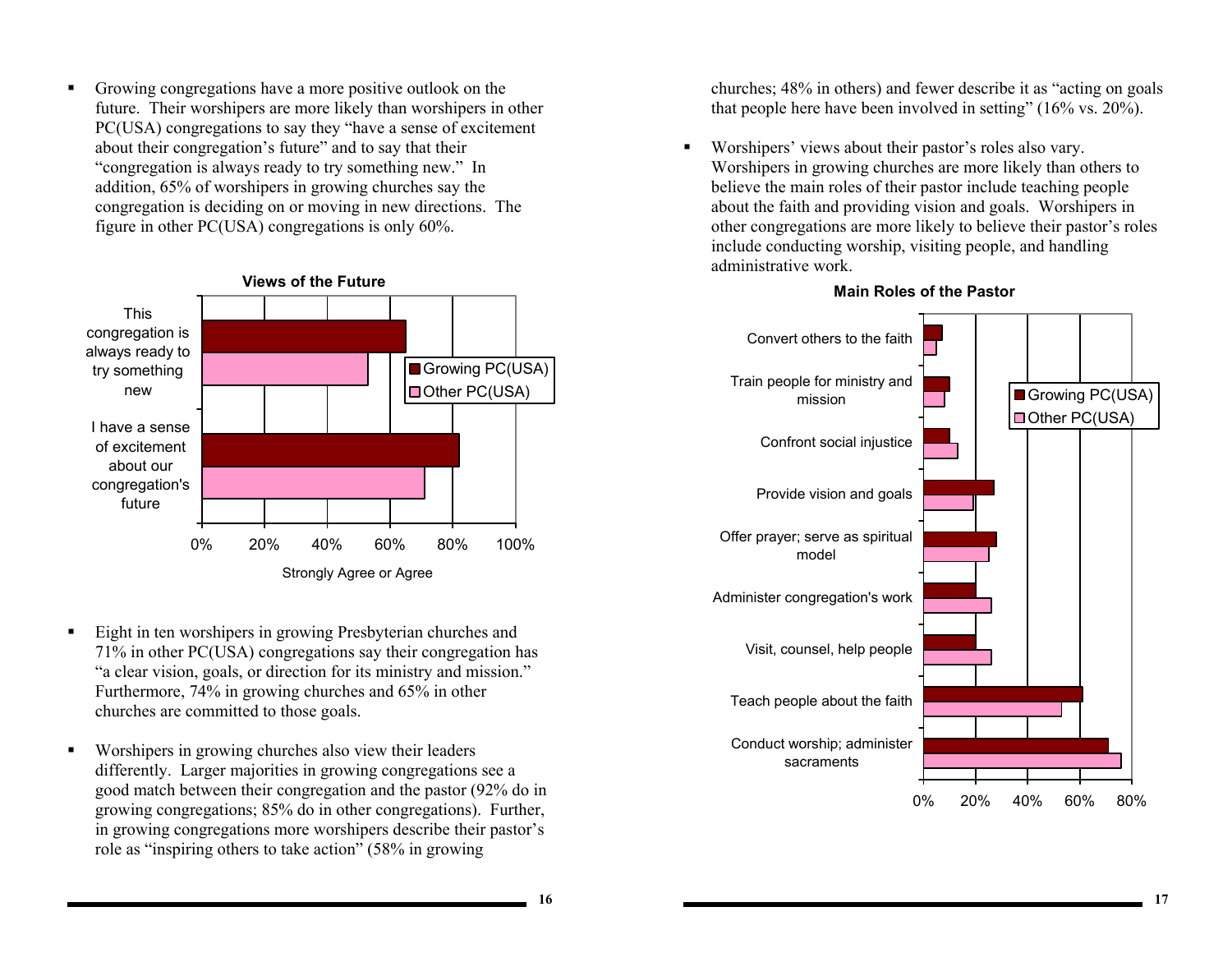- About 80% of worshipers in both types of congregations say their pastor takes into account the ideas of worshipers either to a great extent or to some extent.
- Worshipers in growing Presbyterian churches are less likely to endorse an embracing attitude toward other religions. Half of people in PC(USA) congregations (51%), but only 40% of those in growing PC(USA) congregations agree with this statement: "All the different religions are equally good ways of helping a person find ultimate truth."



- When asked to pick from a list of 14 items the three that they most value in their congregation, worshipers in growing PC(USA) churches and in other PC(USA) churches select the same three most often: sermons and preaching, traditional worship and music, and sharing in the Lord's Supper. The item that ranks fourth for people in growing Presbyterian churches is ministry for children and youth; for people in other Presbyterian churches, it's practical care for one another in times of need.
- Perhaps because of the value they place on youth ministry, a larger majority of worshipers in growing PC(USA) churches  $(69%)$  than in other PC(USA) churches  $(63%)$  are satisfied with what their congregation offers for children and youth.

#### **Conclusions**

In reviewing the many differences between growing PC(USA) congregations and other congregations in the denomination, keep in mind that these differences are not necessarily the factors that *cause* congregational growth. Some differences may be the result of having grown, and others may be the result of factors that are unrelated to congregational growth. Congregational life is not simple, and it is rare to find a situation where one element alone is the cause of something so complex as congregational growth.

Congregations in the Presbyterian Church (U.S.A) that are *growing*  have certain strengths when compared to other PC(USA) congregations. Their worshipers:

- Are more likely to experience spontaneity, inspiration, joy, and God's presence during the worship services in their congregation.
- Are more likely to have invited someone to worship in the last year.
- Are more satisfied with their congregation's programs and activities for children and youth.
- Are more optimistic about their congregation's future and committed to the congregation's mission or goals.
- Are younger and earn more than worshiper in other PC(USA) congregations, and they are more likely to have children living at home.

Nonetheless, growing PC(USA) congregations face a number of challenges. Their worshipers:

- Are less likely than those in other Presbyterian congregations to be participating in small groups and leadership roles in the congregation, and less likely to be members. For many, attending worship is their primary connection to the congregation.
- Are less likely to have friends in the congregation.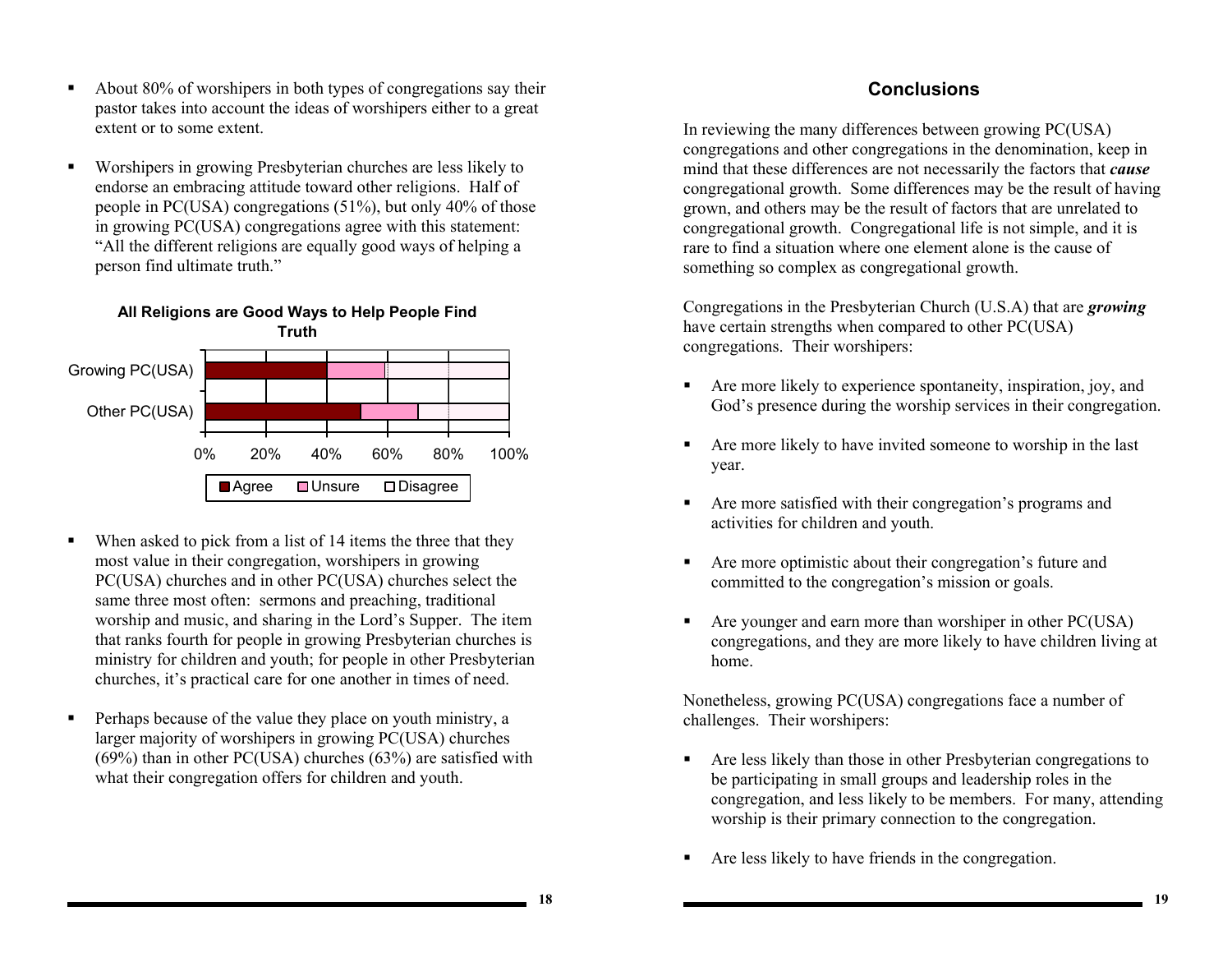- Are less likely to be involved in congregational decision-making.
- Are less likely to be involved in serving the community either through their congregation or through groups and activities outside their congregation.

What efforts can growing congregations—and other congregations take to ensure that their worshipers are fully integrated into the life of the congregation? How can your congregation ensure its worshipers don't go out the "back door" or become inactive members?

#### **What Matters?**

We've all heard the statistics about the membership decline in the Presbyterian Church (U.S.A.). Since 1983, the denomination has experienced a net loss of 679,259 members, or almost 22%. The average congregation size (mean) fell from 268 members to 221 in that period.

Yet this doesn't capture the whole picture. Many PC(USA) congregations have experienced significant membership growth in recent years. This brief report provides a snapshot of some of these growing congregations. We invite Presbyterians in all types of congregations to learn from the voices of worshipers in growing congregations. Can we resist the tendency to obsess about our current problems? Can we use the strengths of these congregations as inspiration for creating a more positive future? We believe all congregations have strengths. How can your congregation use what we've learned to help it capitalize on its unique set of strengths?

## **Want to Know More?**

Several other resources from the U.S. Congregational Life Survey are also available:

*A Field Guide to U.S. Congregations* (Woolever and Bruce, 2002) presents the first comprehensive portrait of congregational life in the United States. The book can be ordered from Westminster John Knox Press by calling 1-800-277-2872.

*A Field Guide to Presbyterian Congregations* (Woolever and Bruce, 2002) compares Presbyterian congregations that participated in the U.S. Congregational Life Survey to all congregations that participated and is available for \$7.50 from Research Services, 1-888-728-7228 ext. 2040. Learn about the unique strengths of PC(USA) congregations!

*Beyond the Ordinary: 10 Strengths in U.S. Congregations* (Woolever and Bruce, 2004) details the specific strengths evident in vital congregations. It can be ordered from Westminster John Knox Press (call 1-800-277-2872).

The Web site for the U.S. Congregational Life Survey provides background information and additional findings from the survey (www.USCongregations.org).

#### **How Does My Congregation Compare?**

Compare *your congregation* to the national average, to the Presbyterian average, or to the average of growing Presbyterian churches by taking a snapshot of all your worshipers. Your congregation can take part in the U.S. Congregational Life Survey to learn more about who worships there and what they value, to deal with change when your congregation is growing or declining, to get ready to call a new pastor, or to renew or re-evaluate your strategic plan.

Call 1-888-728-7228 ext. 2040 to get information about using the U.S. Congregational Life Survey in your congregation, or see the section titled "Can My Congregation Take Part?" on our Web site (www.UScongregations.org).